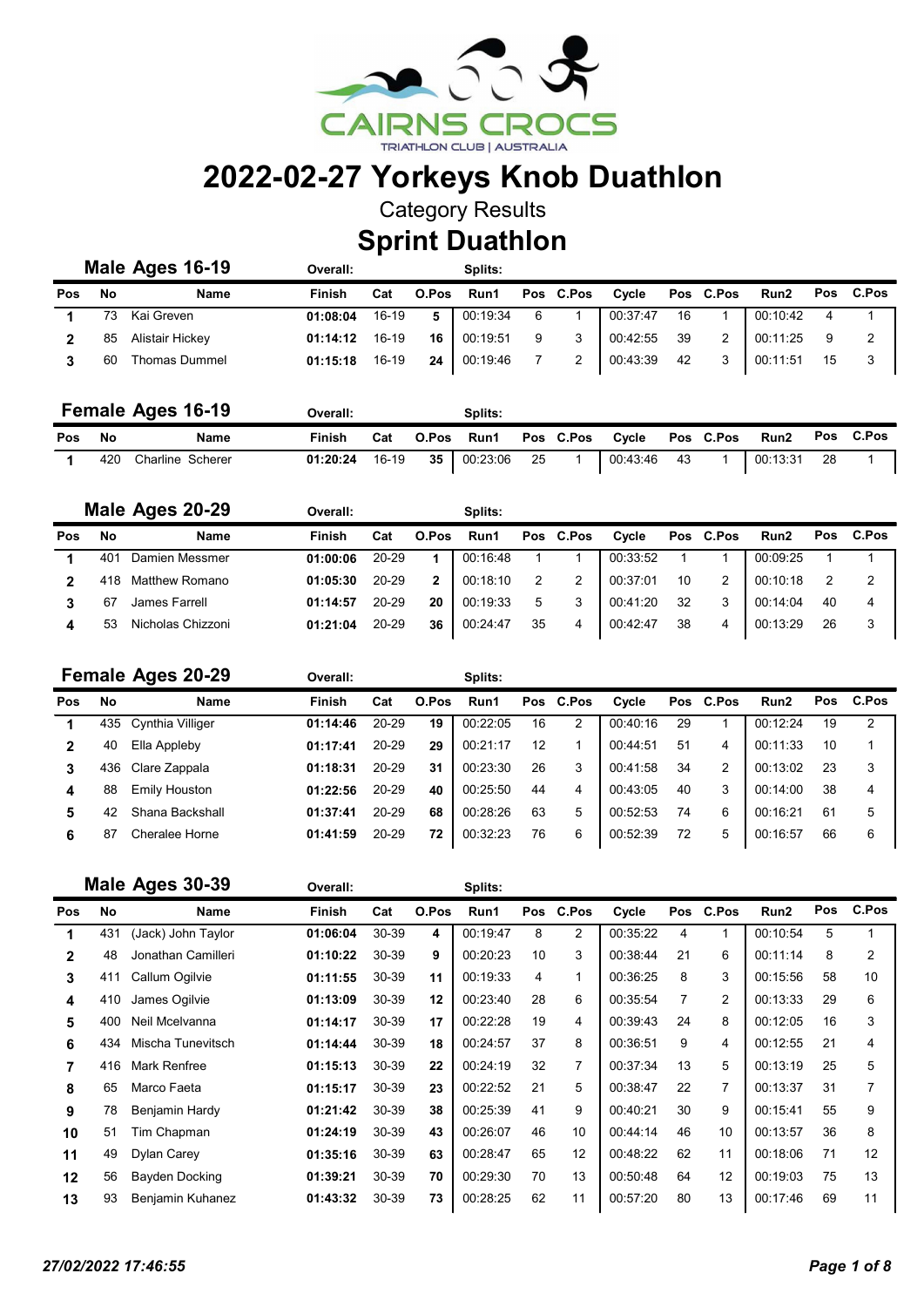

Category Results

Sprint Duathlon

Overall: Splits:

| Female Ages 30-39 |  |  |
|-------------------|--|--|
|                   |  |  |

| <b>Pos</b> | No  | Name                  | <b>Finish</b> | Cat   | O.Pos | Run1     |    | Pos C.Pos | Cycle    |    | Pos C.Pos      | Run <sub>2</sub> |    | Pos C.Pos      |
|------------|-----|-----------------------|---------------|-------|-------|----------|----|-----------|----------|----|----------------|------------------|----|----------------|
|            | 432 | Sarah Thomas          | 01:05:39      | 30-39 | 3     | 00:19:32 | 3  |           | 00:35:28 | 5  |                | 00:10:37         |    |                |
|            | 89  | Nadine Hunt           | 01:13:52      | 30-39 | 14    | 00:22:27 | 18 | 2         | 00:39:48 | 26 | 3              | 00:11:37         | 13 | $\overline{2}$ |
| 3          | 82  | Megan Hendry          | 01:15:22      | 30-39 | 25    | 00:23:43 | 29 | 4         | 00:38:04 | 17 | $\overline{2}$ | 00:13:34         | 30 | 4              |
| 4          | 413 | Suzanne Rath          | 01:20:12      | 30-39 | 34    | 00:22:59 | 23 | 3         | 00:44:50 | 50 | 6              | 00:12:22         | 17 | 3              |
| 5          | 55  | Lucy Devlin           | 01:25:08      | 30-39 | 45    | 00:26:30 | 50 | 6         | 00:43:35 | 41 | 4              | 00:15:02         | 49 | 6              |
| 6          | 59  | Salome Duff           | 01:26:12      | 30-39 | 50    | 00:27:09 | 53 | 7         | 00:43:53 | 44 | 5              | 00:15:09         | 52 | 7              |
|            |     | Claudia Georgouras    | 01:31:11      | 30-39 | 58    | 00:24:56 | 36 | 5         | 00:52:29 | 70 |                | 00:13:46         | 33 | 5              |
| 8          | 47  | Eliza Camac           | 02:01:14      | 30-39 | 84    | 00:37:16 | 83 | 8         | 01:02:18 | 85 | 8              | 00:21:39         | 80 | 8              |
| 9          | 54  | <b>Natalie Cornes</b> | 02:15:31      | 30-39 | 86    | 00:41:17 | 85 | 9         | 01:04:34 | 86 | 9              | 00:29:40         | 86 | 9              |

|              |           | Male Ages 40-49          | Overall:      |       |       | Splits:  |    |                |          |    |           |                  |            |                |
|--------------|-----------|--------------------------|---------------|-------|-------|----------|----|----------------|----------|----|-----------|------------------|------------|----------------|
| <b>Pos</b>   | <b>No</b> | <b>Name</b>              | <b>Finish</b> | Cat   | O.Pos | Run1     |    | Pos C.Pos      | Cycle    |    | Pos C.Pos | Run <sub>2</sub> | <b>Pos</b> | C.Pos          |
|              | 80        | Michael Haseldine        | 01:08:13      | 40-49 | 6     | 00:21:18 | 13 | $\overline{2}$ | 00:35:41 | 6  | 2         | 00:11:13         |            | $\overline{2}$ |
| $\mathbf{2}$ | 403       | <b>Rod Miller</b>        | 01:08:48      | 40-49 | 7     | 00:21:56 | 15 | 4              | 00:35:17 | 3  | 1         | 00:11:34         | 11         | 3              |
| 3            | 404       | <b>Brad Miller</b>       | 01:10:11      | 40-49 | 8     | 00:21:50 | 14 | 3              | 00:37:12 | 11 | 3         | 00:11:07         | 6          |                |
| 4            | 433       | <b>Stuart Tindall</b>    | 01:11:00      | 40-49 | 10    | 00:20:40 | 11 | 1              | 00:38:43 | 20 | 6         | 00:11:37         | 12         | 4              |
| 5            | 61        | Kevin Durose             | 01:13:55      | 40-49 | 15    | 00:22:23 | 17 | 5              | 00:39:43 | 25 | 7         | 00:11:48         | 14         | 5              |
| 6            | 405       | Russell Molina           | 01:15:01      | 40-49 | 21    | 00:24:29 | 33 | 8              | 00:37:44 | 15 | 4         | 00:12:47         | 20         | 7              |
|              | 421       | <b>Tobi Schnell</b>      | 01:15:49      | 40-49 | 27    | 00:22:35 | 20 | 6              | 00:40:49 | 31 | 8         | 00:12:24         | 18         | 6              |
| 8            | 41        | <b>Christopher Arong</b> | 01:19:52      | 40-49 | 33    | 00:26:15 | 49 | 9              | 00:38:06 | 18 | 5         | 00:15:30         | 54         | 10             |
| 9            | 77        | Nick Hannah              | 01:23:16      | 40-49 | 42    | 00:22:57 | 22 | 7              | 00:46:39 | 57 | 9         | 00:13:39         | 32         | 8              |
| 10           | 83        | Rob Hennessey            | 01:31:40      | 40-49 | 59    | 00:27:06 | 52 | 10             | 00:49:29 | 63 | 10        | 00:15:04         | 50         | 9              |
| 11           | 68        | Peter Farrugia           | 01:48:16      | 40-49 | 77    | 00:30:04 | 73 | 11             | 01:00:50 | 84 | 11        | 00:17:22         | 68         | 11             |

|            |     | Female Ages 40-49    | Overall:      |       |       | Splits:  |    |           |          |    |           |                  |     |       |
|------------|-----|----------------------|---------------|-------|-------|----------|----|-----------|----------|----|-----------|------------------|-----|-------|
| <b>Pos</b> | No  | Name                 | <b>Finish</b> | Cat   | O.Pos | Run1     |    | Pos C.Pos | Cycle    |    | Pos C.Pos | Run <sub>2</sub> | Pos | C.Pos |
|            | 57  | Eleanor Dovle        | 01:25:15      | 40-49 | 46    | 00:26:04 | 45 | 2         | 00:45:12 | 52 | 2         | 00:13:58         | 37  |       |
| 2          | 426 | Anita Skews          | 01:29:38      | 40-49 | 55    | 00:28:10 | 59 | 5         | 00:44:38 | 47 |           | 00:16:50         | 65  | 5     |
| 3          | 402 | Jos Middleton        | 01:33:11      | 40-49 | 62    | 00:26:11 | 47 | 3         | 00.52.02 | 69 | 4         | 00:14:57         | 48  | 2     |
| 4          | 41  | <b>Takae Roberts</b> | 01:36:13      | 40-49 | 66    | 00:25:07 | 38 | 1         | 00:54:03 | 75 | 5         | 00:17:02         | 67  | 6     |
| 5          | 406 | Olive O Neill        | 01:36:54      | 40-49 | 67    | 00:29:00 | 67 | 6         | 00:51:09 | 65 | 3         | 00:16:44         | 64  | 4     |
| 6          | 92  | Helen Kirby          | 01:39:00      | 40-49 | 69    | 00:28:07 | 58 | 4         | 00:55:09 | 77 | 6         | 00:15:43         | 56  | 3     |
|            | 64  | Joanna Fack          | 01:53:23      | 40-49 | 82    | 00:33:31 | 77 |           | 00:56:42 | 79 |           | 00:23:09         | 83  | 7     |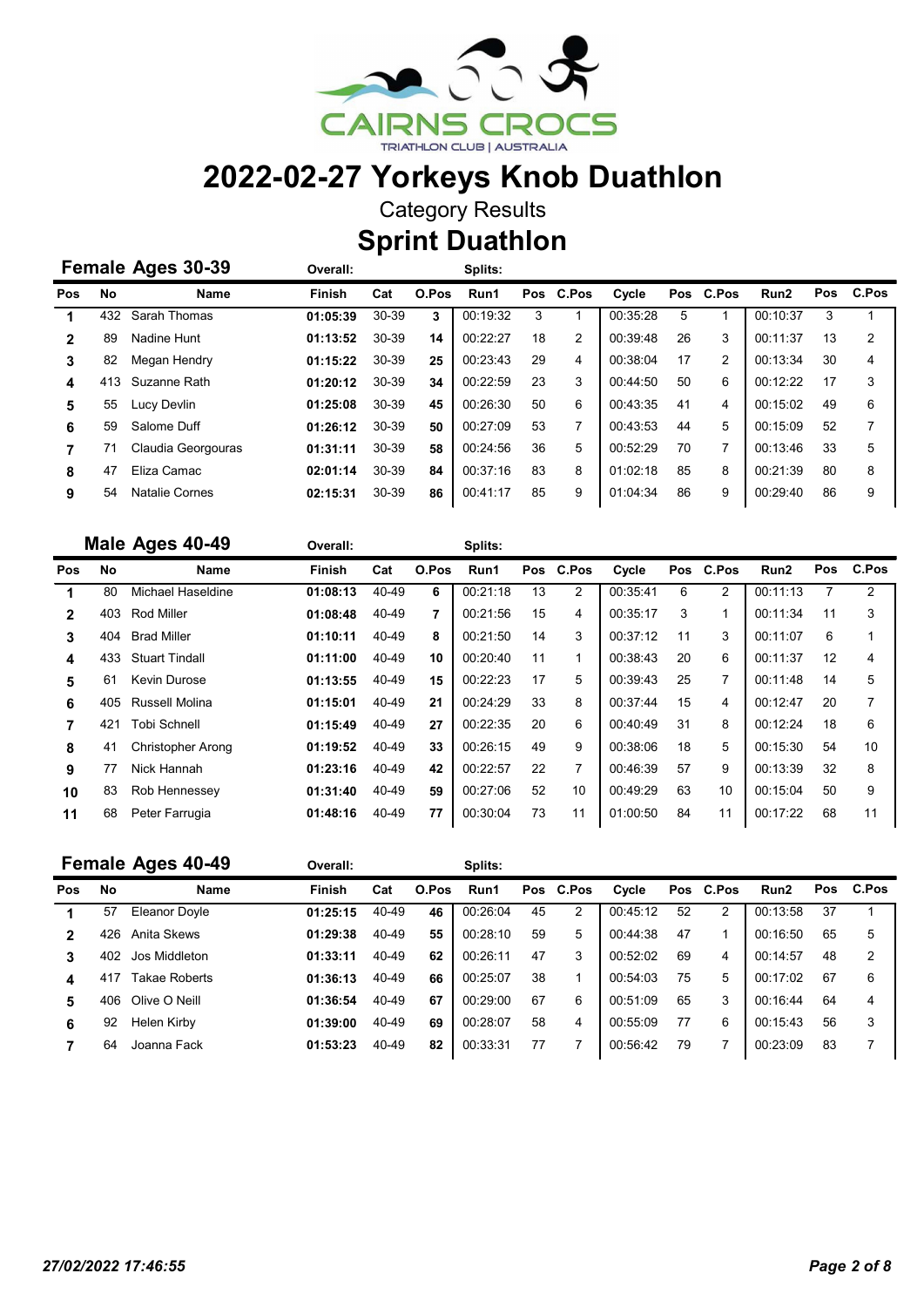

Category Results

**Sprint Duathlon** 

|              |     | Male Ages 50-59      | Overall:      |       |       | Splits:  |    |                |          |     |                |                  |    |           |
|--------------|-----|----------------------|---------------|-------|-------|----------|----|----------------|----------|-----|----------------|------------------|----|-----------|
| <b>Pos</b>   | No  | Name                 | <b>Finish</b> | Cat   | O.Pos | Run1     |    | Pos C.Pos      | Cycle    | Pos | C.Pos          | Run <sub>2</sub> |    | Pos C.Pos |
|              | 97  | Robert Macfarlane    | 01:13:21      | 50-59 | 13    | 00:23:05 | 24 |                | 00:37:19 | 12  | $\overline{2}$ | 00:12:56         | 22 |           |
| $\mathbf{2}$ | 95  | Darren Lydeamore     | 01:15:32      | 50-59 | 26    | 00:23:52 | 30 | 3              | 00:38:27 | 19  | 4              | 00:13:12         | 24 | 2         |
| 3            | 429 | Steven Sutcliffe     | 01:17:38      | 50-59 | 28    | 00:23:52 | 31 | 4              | 00:39:58 | 28  | 6              | 00:13:47         | 34 | 4         |
| 4            | 58  | Jay Doyle            | 01:19:07      | 50-59 | 32    | 00:25:40 | 42 | 5              | 00:39:55 | 27  | 5              | 00:13:31         | 27 | 3         |
| 5            | 91  | Di Kelly             | 01:22:47      | 50-59 | 39    | 00:28:46 | 64 | 10             | 00:37:42 | 14  | 3              | 00:16:17         | 60 | 8         |
| 6            | 70  | <b>Trevor Garvey</b> | 01:23:08      | 50-59 | 41    | 00:26:14 | 48 | 6              | 00:42:36 | 36  | 7              | 00:14:17         | 42 | 5         |
| 7            | 63  | <b>Scott Edwards</b> | 01:25:52      | 50-59 | 47    | 00:28:22 | 61 | 9              | 00:42:44 | 37  | 8              | 00:14:45         | 46 |           |
| 8            |     | 412 Joe Pilat        | 01:26:04      | 50-59 | 48    | 00:27:06 | 51 | 7              | 00:44:38 | 48  | 9              | 00:14:19         | 43 | 6         |
| 9            | 94  | Paul Lim             | 01:26:05      | 50-59 | 49    | 00:23:32 | 27 | $\overline{2}$ | 00:34:47 | 2   |                | 00:27:45         | 85 | 10        |
| 10           | 96  | Jeff M               | 01:32:25      | 50-59 | 60    | 00:27:47 | 55 | 8              | 00:47:57 | 59  | 10             | 00:16:39         | 63 | 9         |

|              |     | <b>Female Ages 50-59</b> | Overall:      |       |       | Splits:  |    |                         |          |    |           |                  |    |           |
|--------------|-----|--------------------------|---------------|-------|-------|----------|----|-------------------------|----------|----|-----------|------------------|----|-----------|
| <b>Pos</b>   | No  | <b>Name</b>              | <b>Finish</b> | Cat   | O.Pos | Run1     |    | Pos C.Pos               | Cycle    |    | Pos C.Pos | Run <sub>2</sub> |    | Pos C.Pos |
|              | 43  | Juanita Barter           | 01:18:21      | 50-59 | 30    | 00:25:33 | 40 | 2                       | 00:38:59 | 23 |           | 00:13:49         | 35 | 1         |
| $\mathbf{2}$ | 427 | Helen Smyth              | 01:21:28      | 50-59 | 37    | 00:25:16 | 39 | $\overline{\mathbf{A}}$ | 00:41:49 | 33 | 2         | 00:14:23         | 44 | 2         |
| 3            | 415 | <b>Susanne Recklies</b>  | 01:27:40      | 50-59 | 51    | 00:29:26 | 68 | 4                       | 00:42:29 | 35 | 3         | 00:15:44         | 57 | 4         |
| 4            | 84  | Carmel Hickey            | 01:28:41      | 50-59 | 54    | 00:27:56 | 56 | 3                       | 00:45:18 | 53 | 4         | 00:15:26         | 53 | 3         |
| 5            | 408 | Kerryn O'conor           | 01:45:54      | 50-59 | 75    | 00:34:07 | 78 | 6                       | 00:51:23 | 67 | 6         | 00:20:23         | 77 | 5         |
| 6            | 86  | Peta Hooper              | 01:46:06      | 50-59 | 76    | 00:35:15 | 80 | 7                       | 00:47:56 | 58 | 5         | 00:22:54         | 82 | 9         |
|              | 45  | Heidi Bonasia            | 01:49:18      | 50-59 | 79    | 00:35:40 | 81 | 8                       | 00:51:59 | 68 | 7         | 00:21:38         | 79 | 7         |
| 8            | 44  | <b>Tracie Bizant</b>     | 01:49:52      | 50-59 | 80    | 00:30:38 | 74 | 5                       | 00:57:47 | 81 | 9         | 00:21:26         | 78 | 6         |
| 9            | 428 | Nicola Strutt            | 01:54:34      | 50-59 | 83    | 00:38:17 | 84 | 9                       | 00:54:09 | 76 | 8         | 00:22:07         | 81 | 8         |

|            |    | Male Ages 60-69 | Overall: |       |    | Splits:    |    |                  |             |      |                  |             |    |           |
|------------|----|-----------------|----------|-------|----|------------|----|------------------|-------------|------|------------------|-------------|----|-----------|
| <b>Pos</b> | No | Name            | Finish   | Cat   |    | O.Pos Run1 |    | <b>Pos</b> C.Pos | Cvcle       |      | <b>Pos</b> C.Pos | <b>Run2</b> |    | Pos C.Pos |
|            | 81 | Alan Hatcher    | 01:30:26 | 60-69 | 56 | 00:28:06   | 57 |                  | 00:45:49 55 |      |                  | 00:16:31    | 62 |           |
|            | 46 | Louis Bonome    | 02:05:02 | 60-69 | 85 | 00:41:48   | 86 |                  | 00:56:09    | - 78 |                  | 00:27:03    | 84 |           |

|     |     | Female Ages 60-69  | Overall: |       |       | Splits:  |    |                |          |    |           |                  |    |                |
|-----|-----|--------------------|----------|-------|-------|----------|----|----------------|----------|----|-----------|------------------|----|----------------|
| Pos | No  | Name               | Finish   | Cat   | O.Pos | Run1     |    | Pos C.Pos      | Cycle    |    | Pos C.Pos | Run <sub>2</sub> |    | Pos C.Pos      |
|     | 90  | Stephanie Johnston | 01:28:13 | 60-69 | 53    | 00:27:15 | 54 |                | 00:46:04 | 56 |           | 00:14:52         | 47 |                |
|     | 409 | Judith O'donahoo   | 01:35:56 | 60-69 | 65    | 00:29:42 | 71 | $\overline{2}$ | 00:48:14 | 60 |           | 00:17:59         | 70 | $\overline{2}$ |
|     | 98  | Celia Mackenzie    | 01:39:40 | 60-69 | 71    | 00:30:00 | 72 | 3              | 00:51:14 | 66 | 3         | 00:18:25         |    | 3              |

| Male Ages 70 + |    |                  | Overall: |       |    | Splits:    |      |                 |      |                  |                |      |  |
|----------------|----|------------------|----------|-------|----|------------|------|-----------------|------|------------------|----------------|------|--|
| <b>Pos</b>     | No | Name             | Finish   | Cat   |    | O.Pos Run1 |      | Pos C.Pos Cycle |      | <b>Pos</b> C.Pos | Run2 Pos C.Pos |      |  |
|                | 99 | Robert Mackenzie | 01:24:27 | $70+$ | 44 | 00:24:35   | - 34 | 00:45:48        | - 54 |                  | 00:14:03       | - 39 |  |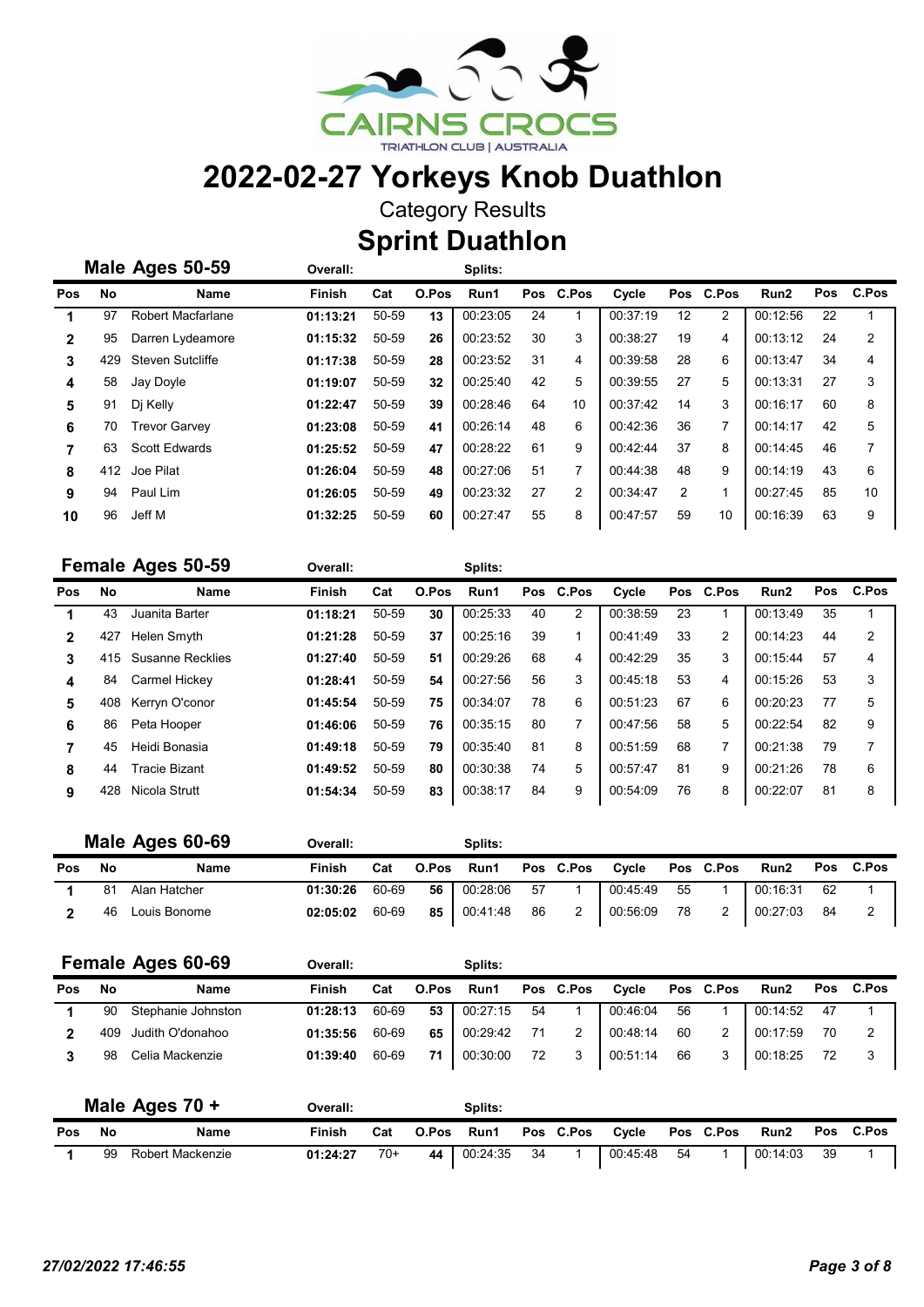

Category Results

Sprint Duathlon

Overall: Splits:

| <b>Pos</b> | No  | Name                      | <b>Finish</b> | Cat | O.Pos | Run1     |    | Pos C.Pos | Cycle    |    | Pos C.Pos | Run2     | <b>Pos</b> | C.Pos |
|------------|-----|---------------------------|---------------|-----|-------|----------|----|-----------|----------|----|-----------|----------|------------|-------|
|            | 437 | Team Assassins            | 01:28:06      | ТM  | 52    | 00:28:58 | 66 | 3         | 00:44:50 | 49 | 2         | 00:14:17 | 41         |       |
|            | 443 | <b>Team Last Minute</b>   | 01:30:40      | ТM  | 57    | 00:30:39 | 75 | 5         | 00:44:01 | 45 |           | 00:15:59 | 59         | 4     |
|            | 439 | Team Claire To The Rescue | 01:32:50      | ТM  | 61    | 00:29:26 | 69 | 4         | 00:48:15 | 61 | 3         | 00:15:08 | 51         | 3     |
| 4          | 438 | Team Awesome (Mel & Jess) | 01:35:35      | ТM  | 64    | 00:28:10 | 60 | 2         | 00:52:50 | 73 | 5         | 00:14:33 | 45         | 2     |
| 5          | 444 | Team Msi                  | 01:44:57      | ТM  | 74    | 00:25:46 | 43 |           | 00:59:23 | 83 |           | 00:19:46 | 76         |       |
| 6          | 445 | Team Stitch It Up         | 01:48:25      | тм  | 78    | 00:36:55 | 82 |           | 00:52:33 | 71 | 4         | 00:18:57 | 74         | 6     |
|            | 440 | Team J&C Sprint           | 01:51:29      | тм  | 81    | 00:34:52 | 79 | 6         | 00:57:51 | 82 | 6         | 00:18:45 | 73         | 5     |

Mixed Team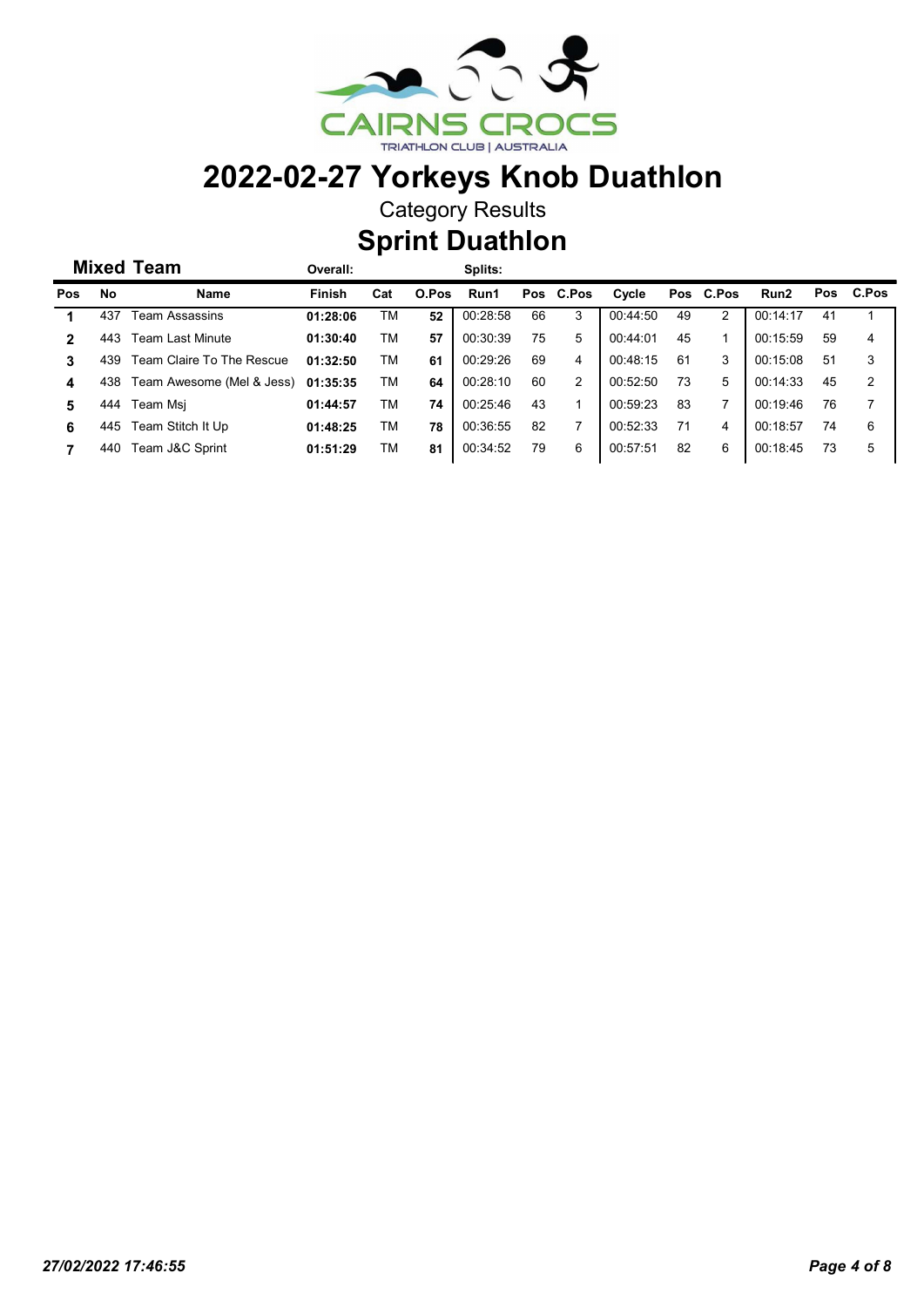

Category Results

Enticer Duathlon

|              |    | Male Ages 13-15          | Overall:       |           |              | Splits:  |                |              |                                |              |                |                    |                |                |
|--------------|----|--------------------------|----------------|-----------|--------------|----------|----------------|--------------|--------------------------------|--------------|----------------|--------------------|----------------|----------------|
| Pos          | No | Name                     | Finish         | Cat       | O.Pos        | Run1     |                | Pos C.Pos    | Cycle                          | Pos          | <b>C.Pos</b>   | Run2               | Pos            | C.Pos          |
| $\mathbf 1$  | 36 | James Weyling            | 00:49:09       | $13 - 15$ | 11           | 00:11:22 | 8              | 1            | 00:31:19                       | 13           | 1              | 00:06:27           | 4              | 1              |
|              |    | Female Ages 13-15        | Overall:       |           |              | Splits:  |                |              |                                |              |                |                    |                |                |
| Pos          | No | Name                     | <b>Finish</b>  | Cat       | O.Pos        | Run1     | Pos            | C.Pos        | Cycle                          | <b>Pos</b>   | C.Pos          | Run <sub>2</sub>   | Pos            | C.Pos          |
| 1            | 32 | Verety Pickford          | 00:35:37       | $13 - 15$ | $\mathbf{2}$ | 00:07:56 | 1              | 1            | 00:22:31                       | 3            | 2              | 00:05:09           | 1              | 1              |
| $\mathbf{2}$ | 38 | Chloe White              | 00:36:51       | $13 - 15$ | 3            | 00:08:57 | 4              | 2            | 00:22:26                       | 2            | 1              | 00:05:28           | 3              | $\overline{2}$ |
|              |    | Male Ages 16-19          | Overall:       |           |              | Splits:  |                |              |                                |              |                |                    |                |                |
| Pos          | No | Name                     | <b>Finish</b>  | Cat       | O.Pos        | Run1     | Pos            | C.Pos        | Cycle                          | Pos          | C.Pos          | Run2               | Pos            | C.Pos          |
| 1            | 28 | Rye Hannsh               | 00:46:00       | 16-19     | 8            | 00:10:40 | 6              | 1            | 00:26:09                       | 7            | 1              | 00:09:11           | 13             | 1              |
|              |    | <b>Female Ages 16-19</b> | Overall:       |           |              | Splits:  |                |              |                                |              |                |                    |                |                |
| Pos          | No | Name                     | Finish         | Cat       | O.Pos        | Run1     | Pos            | C.Pos        | Cycle                          |              | Pos C.Pos      | Run2               | Pos            | C.Pos          |
| $\mathbf 1$  | 37 | Hannah White             | 00:35:04       | 16-19     | 1            | 00:08:11 | $\overline{2}$ | 1            | 00:21:25                       | $\mathbf{1}$ | 1              | 00:05:27           | $\overline{2}$ | 1              |
|              |    | Male Ages 20-29          | Overall:       |           |              | Splits:  |                |              |                                |              |                |                    |                |                |
| Pos          | No | <b>Name</b>              | <b>Finish</b>  | Cat       | O.Pos        | Run1     | Pos            | C.Pos        | Cycle                          |              | Pos C.Pos      | Run2               | Pos            | C.Pos          |
| 1            | 29 | <b>Griffin Haseldine</b> | 00:45:45       | 20-29     | 7            | 00:08:44 | 3              | 1            | 00:27:57                       | 9            | 1              | 00:09:03           | 12             | $\mathbf{1}$   |
|              |    |                          |                |           |              |          |                |              |                                |              |                |                    |                |                |
|              |    | <b>Female Ages 30-39</b> | Overall:       |           |              | Splits:  |                |              |                                |              |                |                    |                |                |
| Pos          | No | Name                     | Finish         | Cat       | O.Pos        | Run1     | Pos            | C.Pos        | Cycle                          | Pos          | C.Pos          | Run2               | Pos            | C.Pos          |
| 1            | 27 | Melanie Gordon           | 00:43:41       | 30-39     | 6            | 00:11:47 | 9              | $\mathbf{1}$ | 00:24:25                       | 6            | 1              | 00:07:28           | 8              | 1              |
| $\mathbf{2}$ | 31 | Nattika Munro            | 00:48:10       | 30-39     | 9            | 00:11:56 | 11             | 2            | 00:27:41                       | 8            | 2              | 00:08:32           | 11             | 2              |
|              |    |                          |                |           |              |          |                |              |                                |              |                |                    |                |                |
|              |    | Female Ages 40-49        | Overall:       |           |              | Splits:  |                |              |                                |              |                |                    |                |                |
| Pos          | No | Name                     | Finish         | Cat       | O.Pos        | Run1     | Pos            | C.Pos        | Cycle                          | Pos          | C.Pos          | Run2               | Pos            | C.Pos          |
| 1            |    | 26 Ange Collins          | 00:51:00 40-49 |           |              |          |                |              | 13 00:13:02 13 1 00:29:59 10 1 |              |                | $\boxed{00:07:58}$ | 9              |                |
|              |    |                          |                |           |              |          |                |              |                                |              |                |                    |                |                |
|              |    | Male Ages 50-59          | Overall:       |           |              | Splits:  |                |              |                                |              |                |                    |                |                |
| Pos          | No | Name                     | Finish         | Cat       | O.Pos        | Run1     |                | Pos C.Pos    | Cycle                          |              | Pos C.Pos      | Run2               | Pos            | C.Pos          |
| $\mathbf 1$  | 35 | Jason Weyling            | 00:49:09       | 50-59     | 10           | 00:11:22 | $\overline{7}$ | $\mathbf{1}$ | 00:31:19                       | 12           | $\mathbf{1}$   | 00:06:28           | 5              | $\mathbf{1}$   |
|              |    | Female Ages 50-59        | Overall:       |           |              | Splits:  |                |              |                                |              |                |                    |                |                |
| Pos          | No | Name                     | Finish         | Cat       | O.Pos        | Run1     |                | Pos C.Pos    | Cycle                          |              | Pos C.Pos      | Run2               | Pos            | C.Pos          |
| 1            | 30 | Kylie Koelman Brown      | 00:41:31       | 50-59     | 4            | 00:10:22 | 5              | $\mathbf{1}$ | 00:24:23                       | 5            | $\overline{2}$ | 00:06:46           | 7              | 1              |

2 34 Deb Steinhofer 00:43:27 5 50-59 00:11:48 10 2 1 00:23:32 00:08:06 10 2 <sup>4</sup>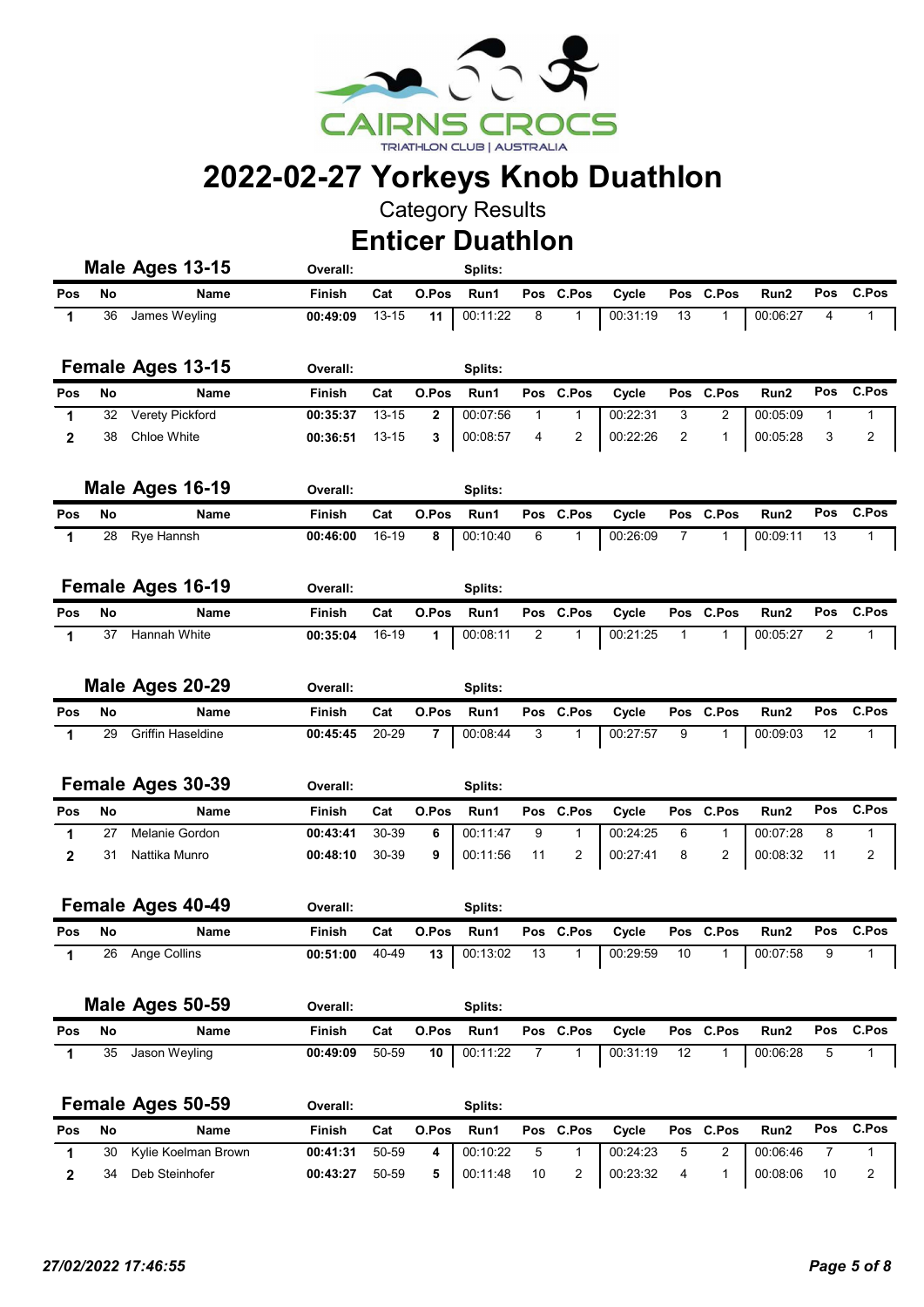

Category Results

#### Enticer Duathlon

Overall: Splits:

| Pos | - No | Name            | Finish   | Cat | O.Pos | Run1               |     | Pos C.Pos | Cycle    |    | Pos C.Pos | Run2     | Pos C.Pos |
|-----|------|-----------------|----------|-----|-------|--------------------|-----|-----------|----------|----|-----------|----------|-----------|
|     | 39   | Team The 2 Bees | 00:49:46 | TM  |       | $12 \mid 00:12:41$ | -12 |           | 00:30:28 | 11 |           | 00:06:36 |           |

Mixed Team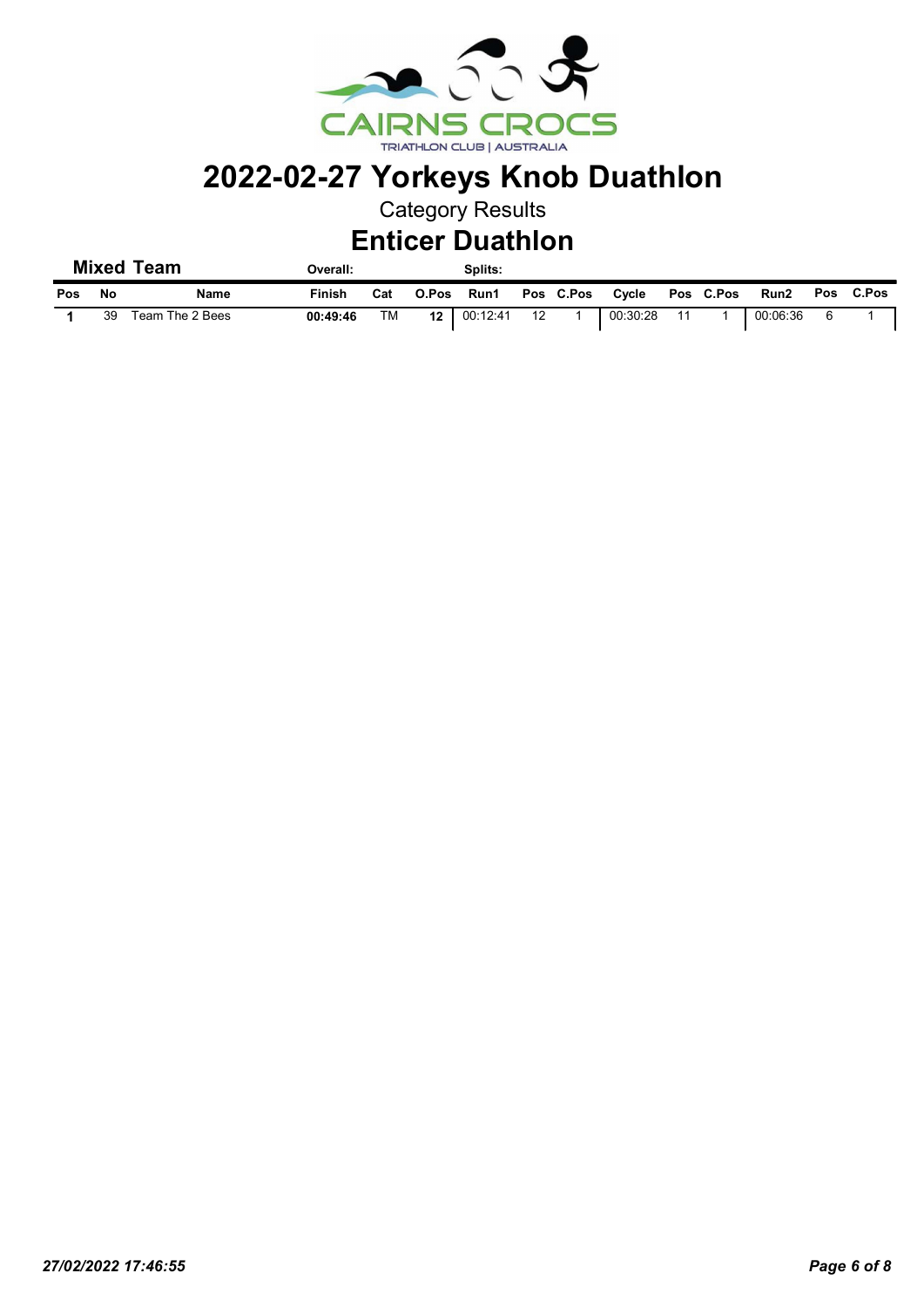

Category Results

#### Juniors Duathlon

|     |    | Male Ages 10-12        | Overall:      |           |             | Splits: |           |       |           |      |           |
|-----|----|------------------------|---------------|-----------|-------------|---------|-----------|-------|-----------|------|-----------|
| Pos | No | Name                   | <b>Finish</b> | Cat       | O.Pos       | Run1    | Pos C.Pos | Cycle | Pos C.Pos | Run2 | Pos C.Pos |
|     | 25 | Lucas Brierley         | 00:18:48      | $10 - 12$ | $\mathbf 1$ |         |           |       |           |      |           |
| 2   |    | Zach Hudson            | 00:19:02      | $10 - 12$ | 2           |         |           |       |           |      |           |
| 3   | 19 | Sena Mcgrath           | 00:19:20      | $10 - 12$ | 3           |         |           |       |           |      |           |
| 4   | 15 | Keean Greven           | 00:19:47      | $10 - 12$ | 5           |         |           |       |           |      |           |
| 5   |    | Finn Recklies-Houlihan | 00:21:42      | $10 - 12$ | 7           |         |           |       |           |      |           |

|     |    | <b>Female Ages 10-12</b> | Overall: |           |       | Splits: |           |       |           |      |           |
|-----|----|--------------------------|----------|-----------|-------|---------|-----------|-------|-----------|------|-----------|
| Pos | No | Name                     | Finish   | Cat       | O.Pos | Run1    | Pos C.Pos | Cycle | Pos C.Pos | Run2 | Pos C.Pos |
|     | 18 | Elizabeth Leary          | 00:19:27 | $10 - 12$ | 4     |         |           |       |           |      |           |
|     | 12 | Bianca Aiken             | 00:20:38 | $10 - 12$ | 6     |         |           |       |           |      |           |
| 3   | 14 | Emma Blain               | 00:25:35 | $10 - 12$ | 8     |         |           |       |           |      |           |
| 4   | 13 | Izabella Albrecht        | 00:28:35 | $10 - 12$ | 9     |         |           |       |           |      |           |
| 5   | 16 | Tahlia Hannah            | 00:28:46 | $10 - 12$ | 10    |         |           |       |           |      |           |